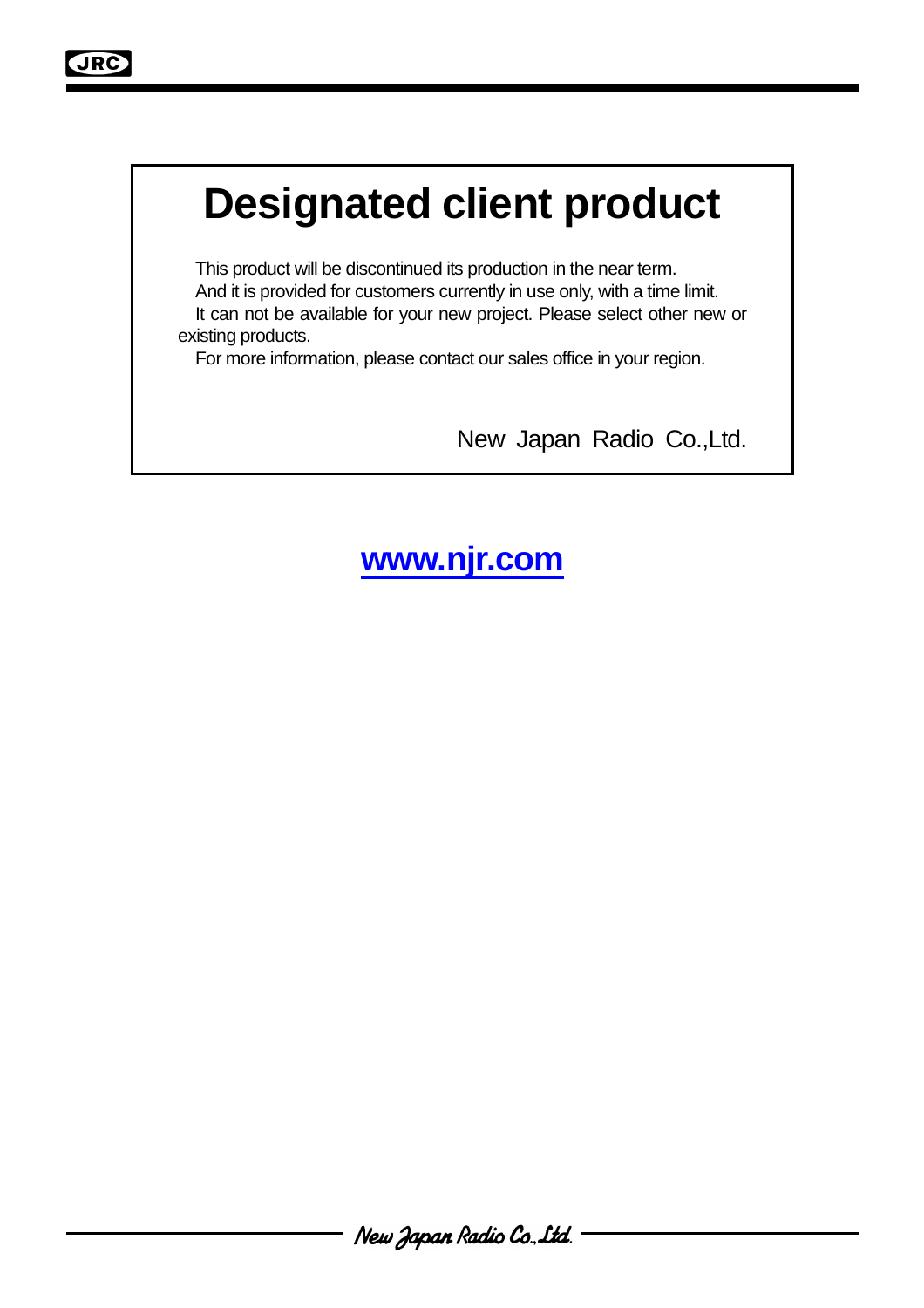### **DOUBLE BALANCED MODULATION / DEMODULATOR**

#### **■ GENERAL DESCRIPTION ■ PACKAGE OUTLINE**

The **NJM1496** is a double balanced modulator-demodulator which produces an output voltage proportional to hte product of an input (signal) voltage and a switching (carrier) signal. Typical applications include suppressed carrier modulation, amplitude modulation, synchronous detection, FM or PM detection, broadband frequency doubling and chopping.

#### **■ FEATURES**

- Excellent carrier suppression 65dB typical at 0.5MHz 50dB typical at 10MHz
- ●Adjustable gain and signal handling
- Fully balanced inputs and outputs
- High Common Mode Rejection 85dB Typ.
- Package Outline DIP14, DMP14, SSOP14
- Bipolar Technology

#### **■ APPLICATION**

- Balanced Modulation
- Synchronous Detection
- FM Detection
- Phase Detection
- Sampling

#### **■ PIN CONFIGURATION**



#### **■ EQUIVALENT CIRCUIT**







**NJM1496D**



**NJM1496M**



**NJM1496V**

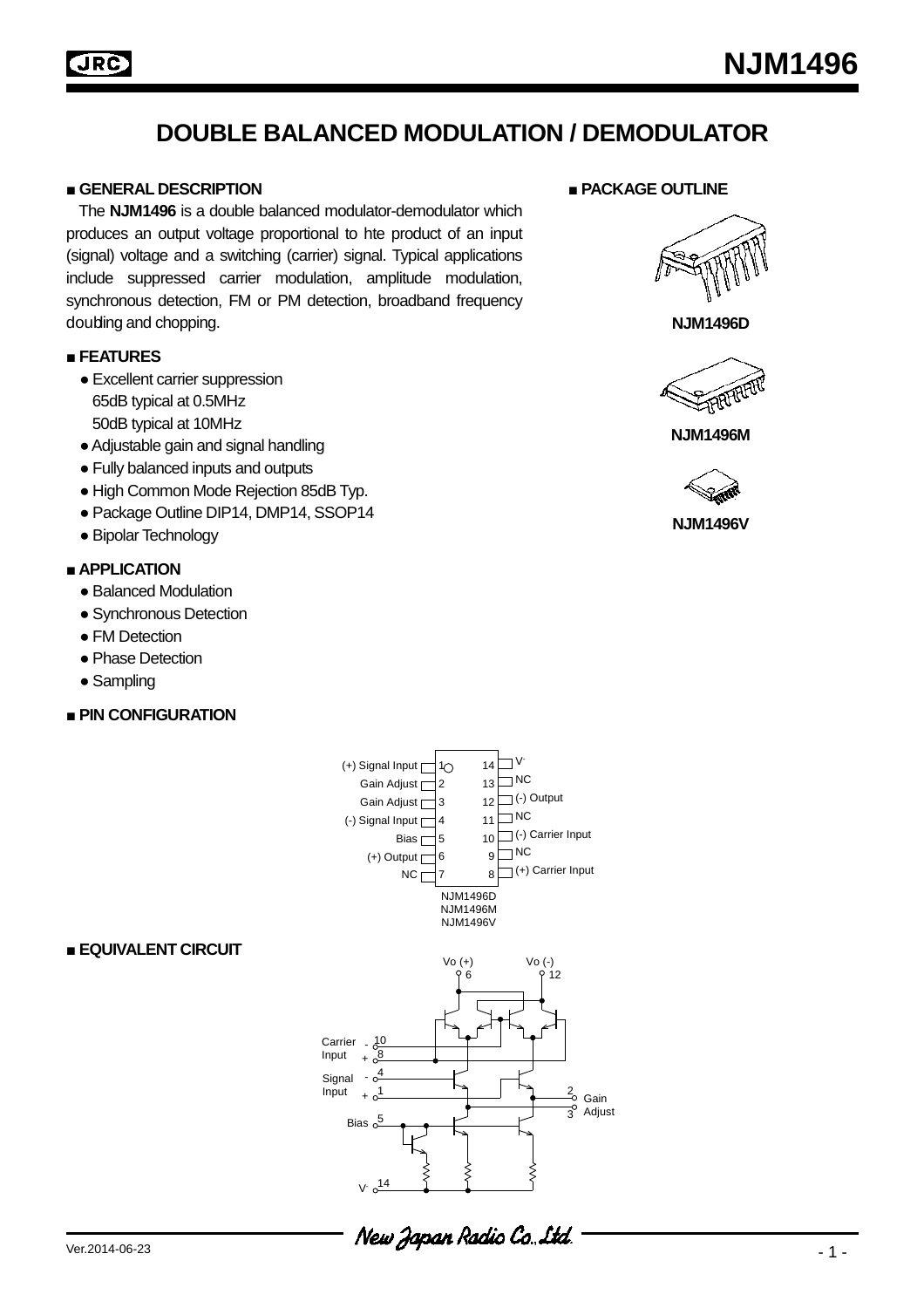| <b>ABSOLUTE MAXIMUM RATINGS</b>    |                                                                          |    |  |  |  |
|------------------------------------|--------------------------------------------------------------------------|----|--|--|--|
| <b>PARAMETER</b>                   | <b>RATINGS</b>                                                           |    |  |  |  |
| Applied Voltage                    | 30 (Applied Pins 6-8, 12-8, 6-10, 12-10, 10-1, 8-1, 10-4, 8-4, 2-5, 3-5) | V  |  |  |  |
| Carrier Input Voltage              | $\pm 5$ (Applied Pins 8-10)                                              | V  |  |  |  |
| Signal Input Voltage               | $\pm$ (5+l <sub>5</sub> Re) (Applied Pins 1-4)                           | V  |  |  |  |
| <b>Input Signal</b>                | 5                                                                        | V  |  |  |  |
| Bias Current $(I_5)$               | 10                                                                       | mA |  |  |  |
| <b>Power Dissipation</b>           | 570<br>(DIP14)                                                           | mW |  |  |  |
|                                    | (DMP14)<br>300                                                           | mW |  |  |  |
|                                    | (SSOP14) 300                                                             | mW |  |  |  |
| <b>Operating Temperature Range</b> | $-40$ to $+85$                                                           | °C |  |  |  |
| Storage Temperature Range          | $-40$ to $+125$                                                          | °C |  |  |  |

#### **■ ELECTRICAL CHARACTERISTICS**

DC characteristics (V<sup>+</sup>=12V, V=-8V, I<sub>5</sub>=1.0mA, R<sub>L</sub>=3.9kΩ, R<sub>e</sub>=1.0kΩ, T<sub>a</sub>=25°C)

| <b>PARAMETER</b>                                            | <b>SYMBOL</b>          | <b>TEST CONDITION</b>   | MIN.                     | TYP. | MAX.                     | <b>UNIT</b> |
|-------------------------------------------------------------|------------------------|-------------------------|--------------------------|------|--------------------------|-------------|
| Single-Ended Input Impedance                                |                        |                         |                          |      |                          |             |
| Parallel Input Resistance                                   | $R_{ip}$               | Signal Port, f = 5.0MHz | $\overline{\phantom{a}}$ | 200  | $\overline{\phantom{a}}$ | kΩ          |
| Parallel Input Capacitance                                  | $C_{ip}$               | Signal Port, f = 5.0MHz |                          | 2.0  |                          | pF          |
| Single-Ended Output Impedance                               |                        |                         |                          |      |                          |             |
| Parallel Output Resistance                                  | $R_{op}$               | $f = 10$ MHz            |                          | 40   |                          | kΩ          |
| Parallel Output Capacitance                                 | $C_{op}$               | $f = 10$ MHz            | $\blacksquare$           | 5.0  | $\blacksquare$           | pF          |
| Input Bias Current                                          |                        |                         |                          |      |                          |             |
| $I_{bs} = I_1 + I_4 / 2$                                    | $I_{bs}$               |                         | $\overline{\phantom{a}}$ | 12   | 30                       | μA          |
| $I_{bs} = I_8 + I_{10} / 2$                                 | $I_{bc}$               |                         | ٠                        | 12   | 30                       | μA          |
| Input Offset Current                                        |                        |                         |                          |      |                          |             |
| $I_{ios} = I_1 - I_4$                                       | $I_{\text{ios}}$       |                         | $\overline{\phantom{a}}$ | 0.7  | $\overline{7}$           | μA          |
| $I_{ios} = I_8 - I_{10}$                                    | $I_{\text{loc}}$       |                         |                          | 0.7  | $\overline{7}$           | μA          |
| Average Temperature Coefficient of<br>Input Offset Current  | $\Delta I_{\text{io}}$ |                         | ٠                        | 2.0  | $\blacksquare$           | nA/°C       |
| <b>Output Offset Current</b>                                |                        |                         |                          |      |                          |             |
| $(I_6 - I_{12})$                                            | $I_{\rm OC}$           |                         |                          | 15   | 80                       | μA          |
| Average Temperature Coefficient of<br>Output Offset Current | $\Delta$ loc           |                         |                          | 90   | $\blacksquare$           | nA/°C       |
| <b>Output Voltage</b>                                       | $V_{\rm O}$            |                         | ٠                        | 8.0  |                          | V           |
| <b>Operating Current</b>                                    |                        |                         |                          |      |                          |             |
| $(I_6 + I_{12})$                                            | $I_{D+}$               |                         | $\blacksquare$           | 2.0  | 4.0                      | mA          |
| $I_{14}$                                                    | $I_{D}$                |                         |                          | 3.0  | 5.0                      | mA          |
| DC Power Dissipation                                        | $P_D$                  |                         |                          | 33   |                          | mW          |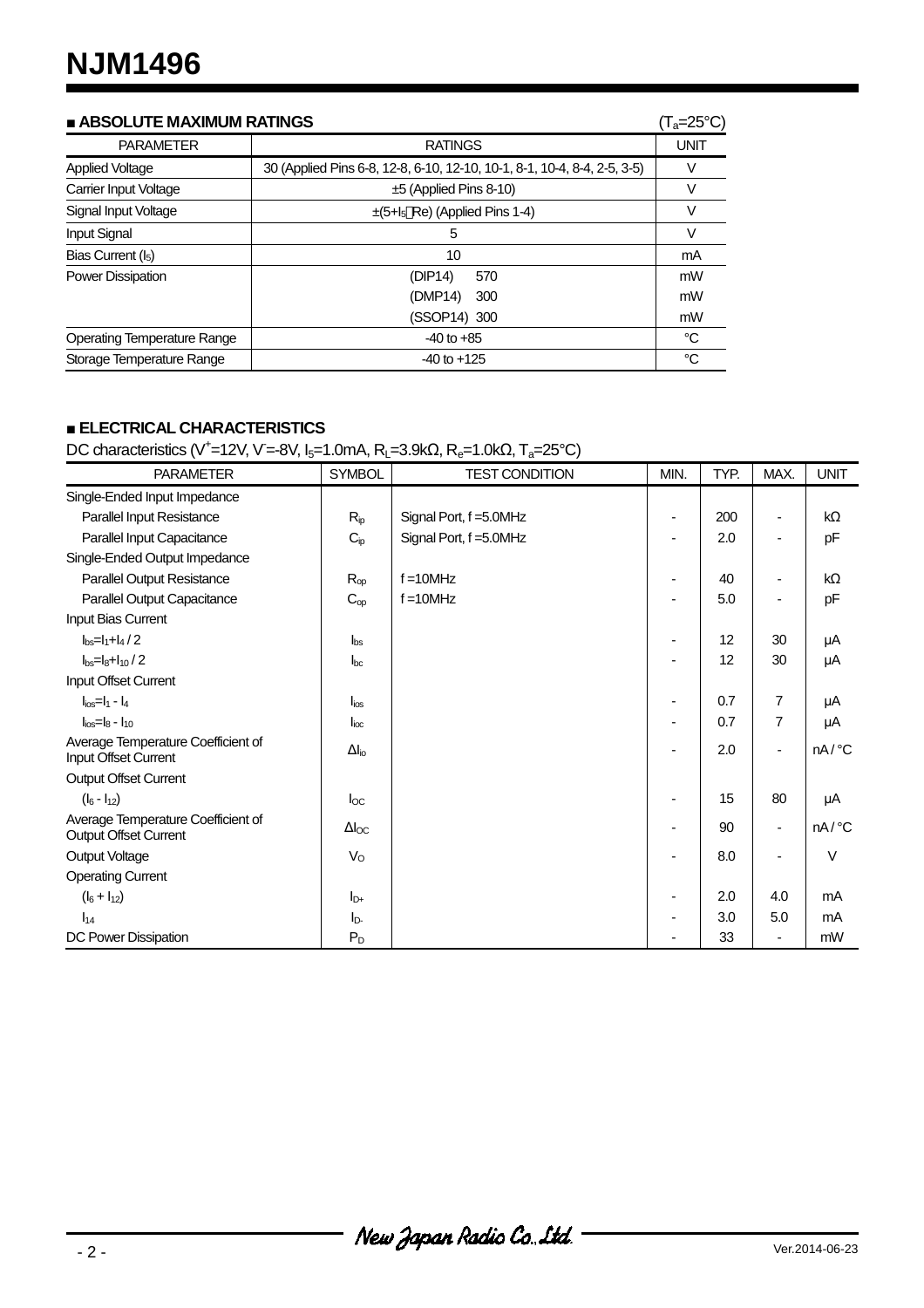## **NJM1496**

| <b>ELECTRICAL CHARACTERISTICS</b>       |                       | AC characteristics (V <sup>+</sup> =12V, V=-8V, I <sub>5</sub> =1.0mA, R <sub>L</sub> =3.9kΩ, R <sub>e</sub> =1.0kΩ, T <sub>a</sub> =25°C) |      |       |      |                   |
|-----------------------------------------|-----------------------|--------------------------------------------------------------------------------------------------------------------------------------------|------|-------|------|-------------------|
| <b>PARAMETER</b>                        | <b>SYMBOL</b>         | <b>TEST CONDITION</b>                                                                                                                      | MIN. | TYP.  | MAX. | <b>UNIT</b>       |
| Carrier Feedthrough                     |                       | $V_C = 60$ mVrms sine wave                                                                                                                 |      |       |      |                   |
|                                         |                       | offset adjusted                                                                                                                            |      |       |      |                   |
|                                         | $V_{CFT}$             | $fc=1.0$ kHz                                                                                                                               |      | 40    |      | µVrms             |
|                                         | $V_{CFT}$             | $f_C = 10$ MHz                                                                                                                             |      | 140   |      | µVrms             |
|                                         |                       | $V_C = 300$ m $V_{P-P}$ square wave                                                                                                        |      |       |      |                   |
|                                         |                       | $f_C = 1.0$ kHz                                                                                                                            |      |       |      |                   |
|                                         | V <sub>CFT</sub>      | offset adjusted                                                                                                                            |      | 0.04  | 0.4  | mV <sub>rms</sub> |
|                                         | V <sub>CFT</sub>      | offset not adjusted                                                                                                                        |      | 20    | 200  | mVmms             |
| Carrier Suppression                     |                       | f <sub>S</sub> =10kHz, 300mVrms sine wave                                                                                                  |      |       |      |                   |
|                                         |                       | offset adjusted                                                                                                                            |      |       |      |                   |
|                                         | <b>V<sub>cs</sub></b> | f <sub>c</sub> =500kHz, 60mVrms sine wave                                                                                                  | 40   | 65    |      | dB                |
|                                         | <b>V<sub>cs</sub></b> | f <sub>c</sub> =10MHz, 60mVrms sine wave                                                                                                   |      | 50    |      | dB                |
| <b>Transadmittance Bandwidth</b>        |                       |                                                                                                                                            |      |       |      |                   |
| $(RL=50\Omega)$                         |                       | $V_C = 60$ mVrms sine wave                                                                                                                 |      |       |      |                   |
| Carrier Input Port                      | BW 3dB                | $f_s = 1.0$ kHz, 300mVrms sine wave                                                                                                        |      | 300   |      | <b>MHz</b>        |
| Signal Input Port                       | BW 3dB                | $VS=300mVrms$ sine wave                                                                                                                    |      | 80    |      | <b>MHz</b>        |
|                                         |                       | $ V_C $ = 0.5Vdc                                                                                                                           |      |       |      |                   |
| Voltage Gain, Signal Channel            |                       | V <sub>S</sub> =100mVrms, &=1.0kHz                                                                                                         |      |       |      |                   |
|                                         | AV <sub>S</sub>       | $ V_C $ = 0.5 Vdc                                                                                                                          | 2.5  | 3.5   |      | V/V               |
| Signal Port Common Mode Input Voltage   |                       |                                                                                                                                            |      |       |      |                   |
| Range                                   | CM <sub>V</sub>       | $fS=1.0kHz$                                                                                                                                |      | 5.0   |      | $V_{P-P}$         |
| Signal Port Common Mode Rejection Ratio | <b>ACM</b>            | $f_S = 1.0$ kHz, $ V_C  = 0.5$ Vdc                                                                                                         |      | $-85$ |      | dB                |
| Differential Output Swing Capability    | $DV_{out}$            |                                                                                                                                            |      | 8.0   |      | $V_{P-P}$         |

#### **■ TEST CIRCUIT**



• Differential Output Swing Capability

**• Signal Port Common Mode Rejection Ratio** 



Connect a 100uF capacitor and a 3000pF capacitor in parallel to each other, if the capacitance is not specified.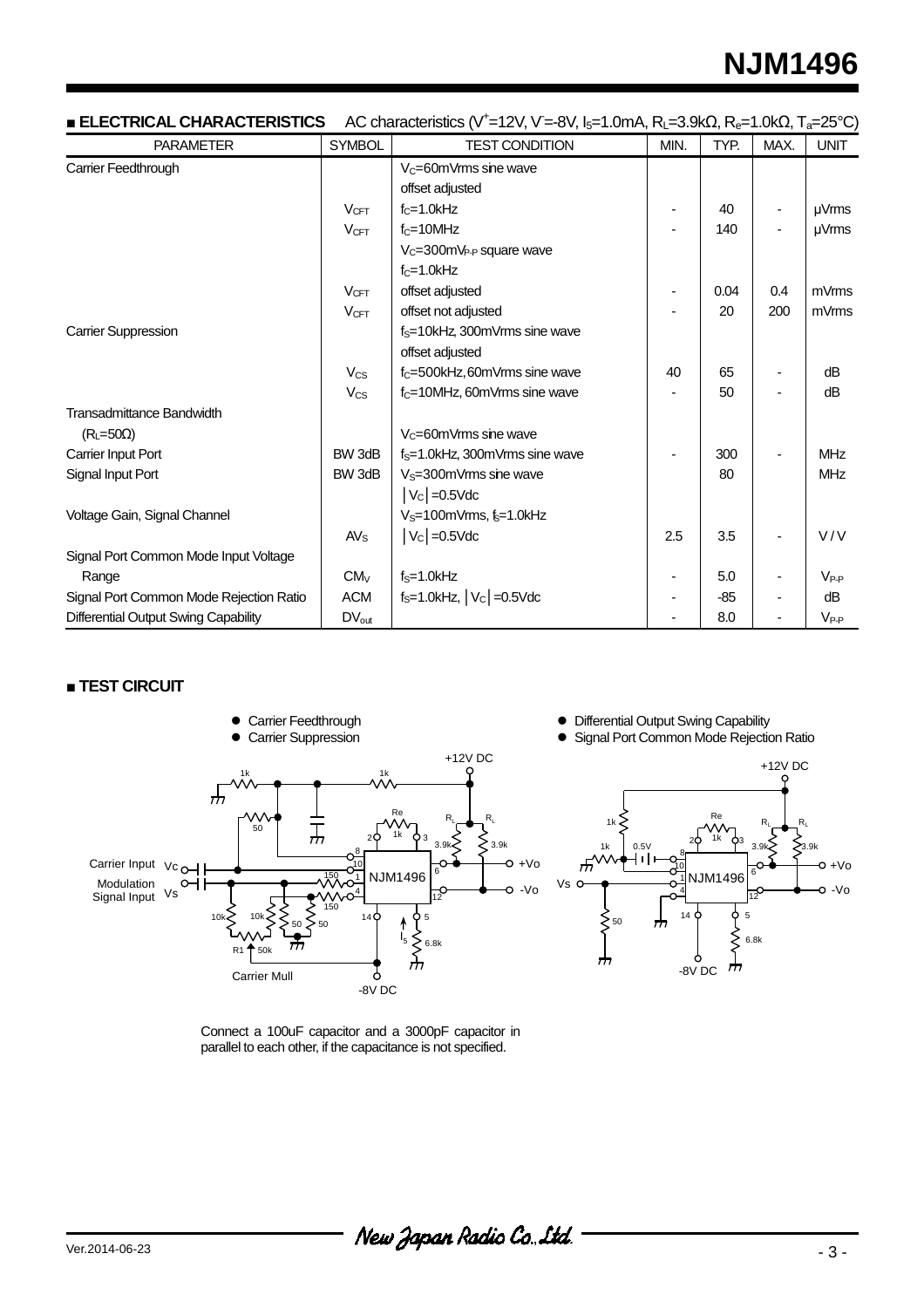#### **■ TYPICAL CHARACTERISTICS**



**Carrier Suppression versus Temperature**





**Sideband Output versus Carrier Levels**